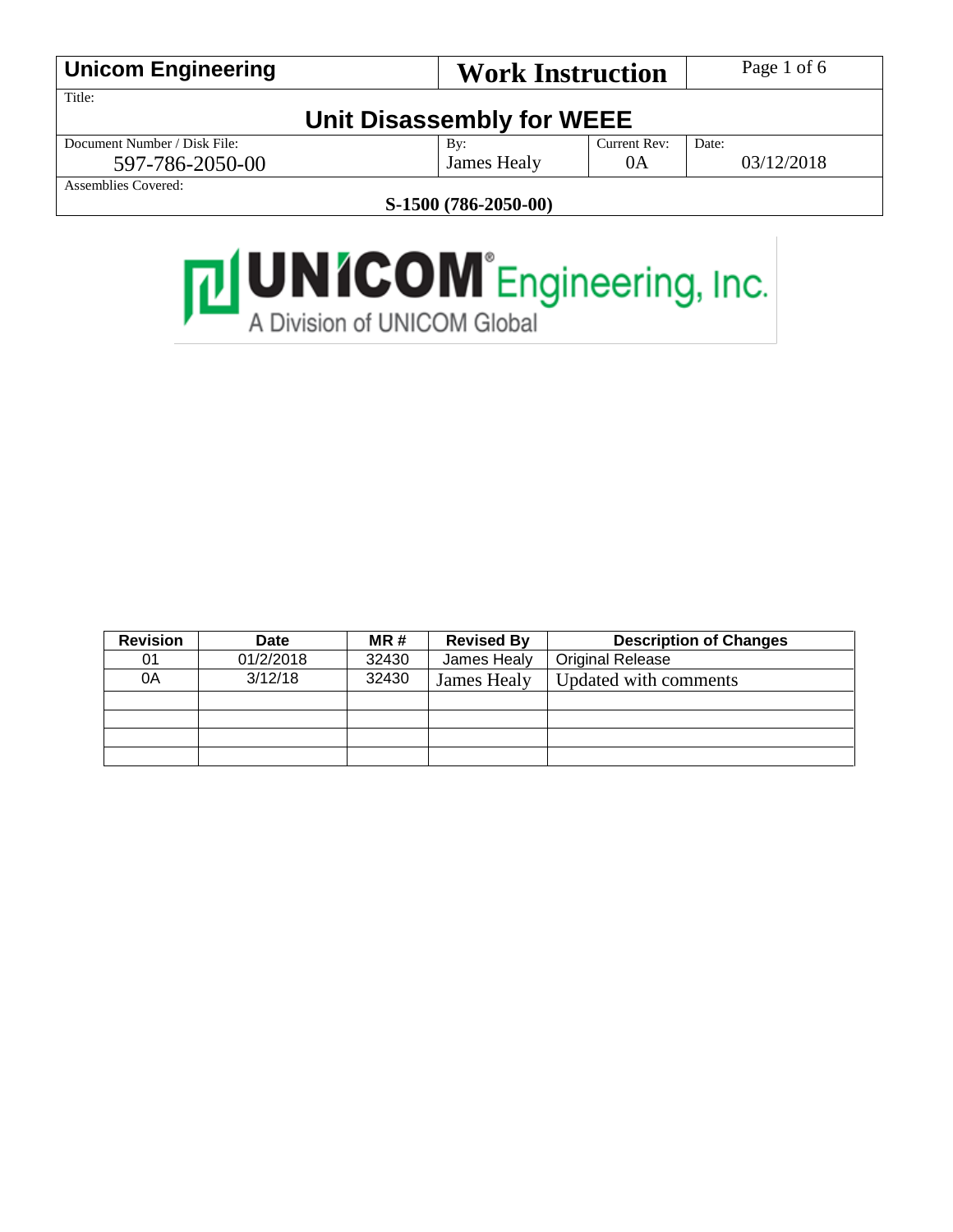| <b>Unicom Engineering</b>    | <b>Work Instruction</b>   |              | Page 2 of 6 |
|------------------------------|---------------------------|--------------|-------------|
| Title:                       |                           |              |             |
|                              | Unit Disassembly for WEEE |              |             |
| Document Number / Disk File: | By:                       | Current Rev: | Date:       |
| 597-786-2050-00              | James Healy               | 0A           | 03/12/2018  |
| Assemblies Covered:          |                           |              |             |
| S-1500 (786-2050-00)         |                           |              |             |

**NOTE: Disconnect any AC Power Cords or shut off any DC power source attached to the power supplies and then remove any wires connected to the DC power supplies before disassembly of the unit.**

#### **PRODUCT DISASSEMBLY INSTRUCTIONS**

Most parts can be removed easily by hand. In some cases common household tools such as Philips and/or flat-head screw drivers may be necessary. Some components may require needle-nose pliers. Instructions for removing parts in this product can be found in the Intel System Integration and Service Guide documentation. All removed components should be disposed of in the appropriate recycling bin. The most recent documentation for this Chassis can be found online at:

**[https://www.supermicro.com/products/chassis/1U/813/SC813MTQ-](https://www.supermicro.com/products/chassis/1U/813/SC813MTQ-R400CB)[R400CB](https://www.supermicro.com/products/chassis/1U/813/SC813MTQ-R400CB)**



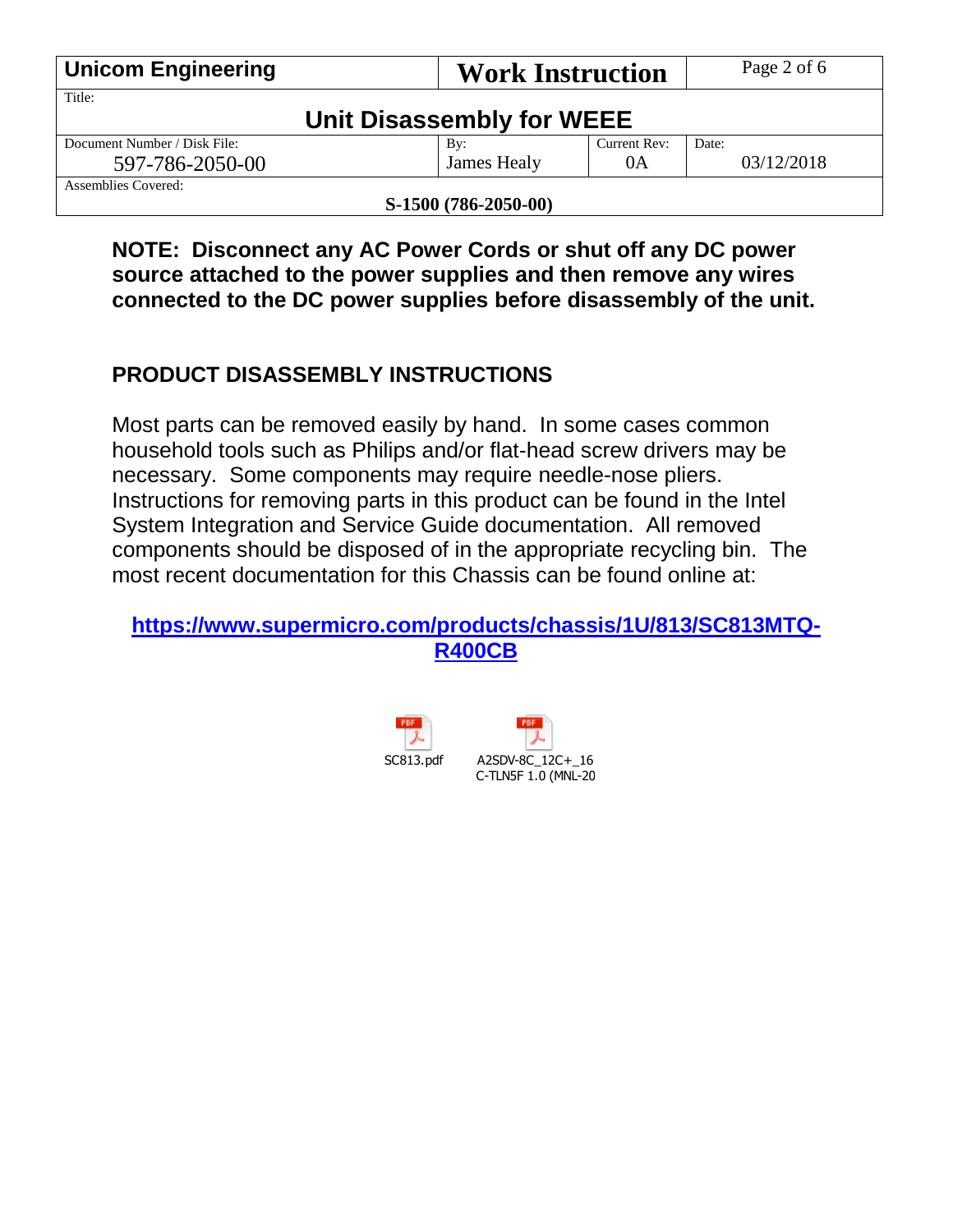| <b>Unicom Engineering</b>    | <b>Work Instruction</b>   |              | Page 3 of 6 |
|------------------------------|---------------------------|--------------|-------------|
| Title:                       |                           |              |             |
|                              | Unit Disassembly for WEEE |              |             |
| Document Number / Disk File: | By:                       | Current Rev: | Date:       |
| 597-786-2050-00              | James Healy               | 0A           | 03/12/2018  |
| Assemblies Covered:          |                           |              |             |
| S-1500 (786-2050-00)         |                           |              |             |

*Images shown are representative* of product and *may vary* depending on *actual* configuration**.**

### **Example – S-1500 Server:**





| <b>Recycling/Material Code</b>                                                                                                                                                                                                                                                                                                                                                                                                                                                                                                 | <b>Important Information</b>                    |  |  |
|--------------------------------------------------------------------------------------------------------------------------------------------------------------------------------------------------------------------------------------------------------------------------------------------------------------------------------------------------------------------------------------------------------------------------------------------------------------------------------------------------------------------------------|-------------------------------------------------|--|--|
| Material /Components, which must be removed and treated separately                                                                                                                                                                                                                                                                                                                                                                                                                                                             |                                                 |  |  |
| <b>Lithium Battery</b>                                                                                                                                                                                                                                                                                                                                                                                                                                                                                                         | Battery free of hazardous substances, installed |  |  |
|                                                                                                                                                                                                                                                                                                                                                                                                                                                                                                                                | in socket on the motherboard                    |  |  |
|                                                                                                                                                                                                                                                                                                                                                                                                                                                                                                                                |                                                 |  |  |
| Printed circuit boards                                                                                                                                                                                                                                                                                                                                                                                                                                                                                                         | Motherboard, DIMMs, PCI card, PCI riser,        |  |  |
|                                                                                                                                                                                                                                                                                                                                                                                                                                                                                                                                | Power Supply, and DVD adapter PCB               |  |  |
| <b>Disk Drives</b>                                                                                                                                                                                                                                                                                                                                                                                                                                                                                                             | Hard Drive, DVD Drive, Solid State Drive        |  |  |
|                                                                                                                                                                                                                                                                                                                                                                                                                                                                                                                                |                                                 |  |  |
| $\mathbf{X}$ $\mathbf{I}$ $\mathbf{I}$ $\mathbf{I}$ $\mathbf{I}$ $\mathbf{I}$ $\mathbf{I}$ $\mathbf{I}$ $\mathbf{I}$ $\mathbf{I}$ $\mathbf{I}$ $\mathbf{I}$ $\mathbf{I}$ $\mathbf{I}$ $\mathbf{I}$ $\mathbf{I}$ $\mathbf{I}$ $\mathbf{I}$ $\mathbf{I}$ $\mathbf{I}$ $\mathbf{I}$ $\mathbf{I}$ $\mathbf{I}$ $\mathbf{I}$ $\mathbf{$<br>the contract of the contract of the contract of the contract of the contract of the contract of the contract of<br>$\mathbf{r}$ , and $\mathbf{r}$ , and $\mathbf{r}$ , and $\mathbf{r}$ | . .                                             |  |  |

**Material /Components, which can disturb certain recycling processes**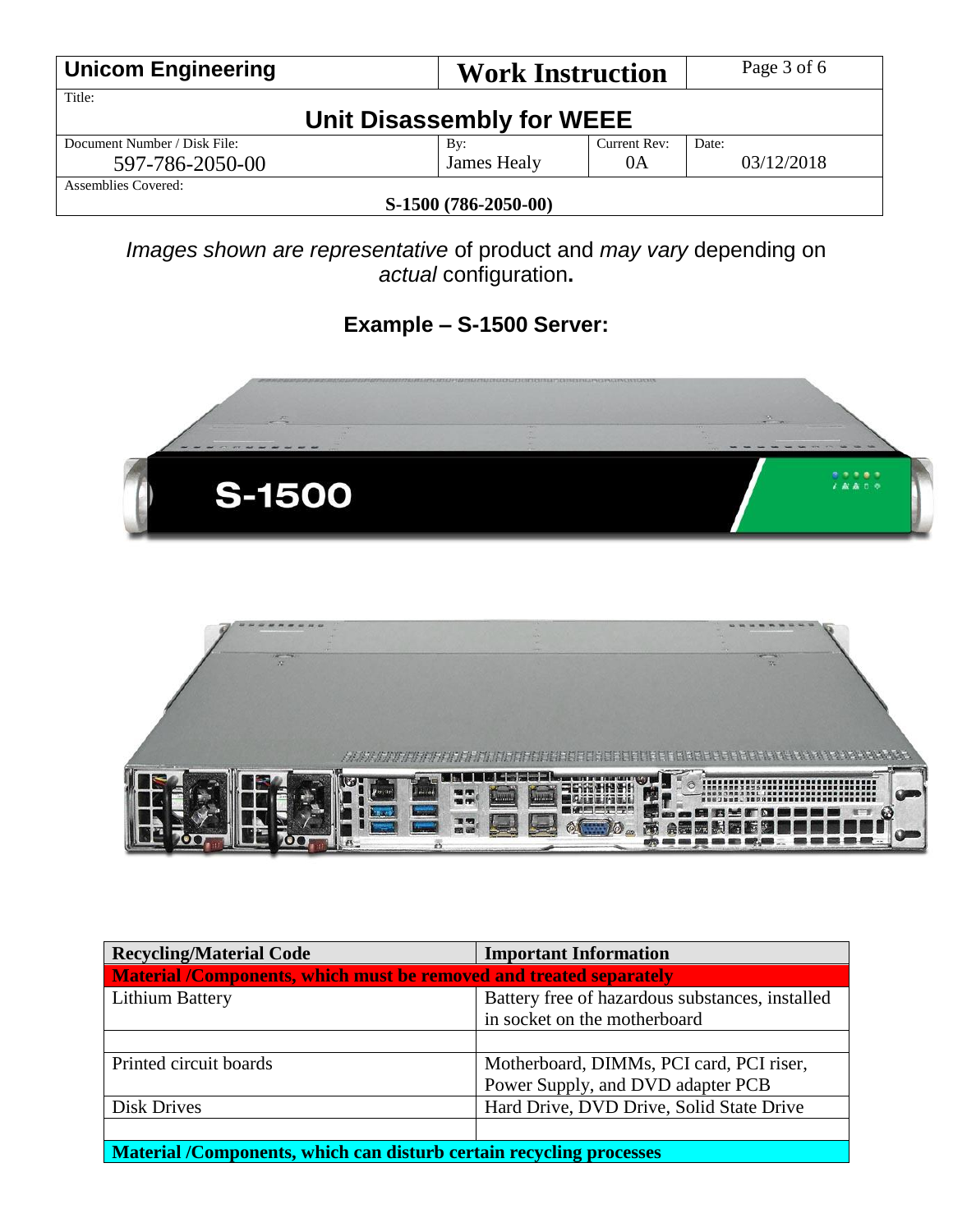| <b>Unicom Engineering</b>    | <b>Work Instruction</b>   |              | Page 4 of 6 |
|------------------------------|---------------------------|--------------|-------------|
| Title:                       |                           |              |             |
|                              | Unit Disassembly for WEEE |              |             |
| Document Number / Disk File: | By:                       | Current Rev: | Date:       |
| 597-786-2050-00              | James Healy               | 0A           | 03/12/2018  |
| Assemblies Covered:          |                           |              |             |
| S-1500 (786-2050-00)         |                           |              |             |

# Aluminum Heat sink, handles **Material /Components, through which benefits can normally be achieved** Cold Rolled Steel Top cover, chassis bottom, and rails \* ABS Pushbuttons, Shroud Cables Distributed in device Fans

**Special notes**

\* Flame retardant of plastics **does not** contain PBB and PBDE.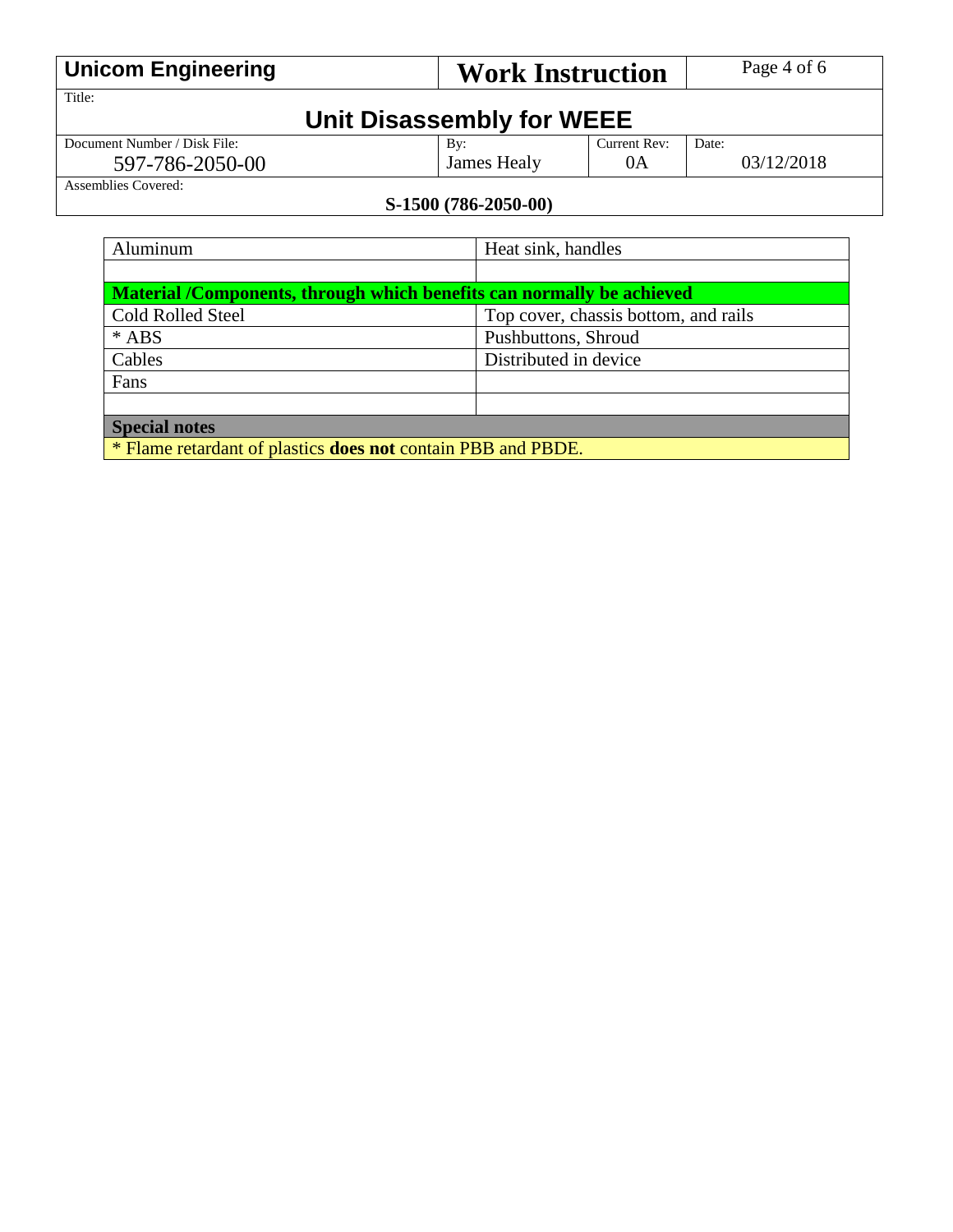| <b>Unicom Engineering</b>    | <b>Work Instruction</b> |              | Page 5 of 6 |
|------------------------------|-------------------------|--------------|-------------|
| Title:                       |                         |              |             |
| Unit Disassembly for WEEE    |                         |              |             |
| Document Number / Disk File: | $\rm\,By:$              | Current Rev: | Date:       |
| 597-786-2050-00              | James Healy             | 0A           | 03/12/2018  |
| Assemblies Covered:          |                         |              |             |

#### **S-1500 (786-2050-00)**

## **Annex A**

| Producer:                   | <company addressing="" name,="" on="" other="" producer="" the=""></company>                                                                                                                               |
|-----------------------------|------------------------------------------------------------------------------------------------------------------------------------------------------------------------------------------------------------|
| Scope of information sheet: | < Product category as in Annex IA of WEEE Directive, or<br>type of equipment as in Annex 1B of WEEE Directive, or<br>producer's Product Family, or<br>single products identified by brand and model name > |

| <b>Component or Material</b>                                                                                                                                                                                               | <b>Remarks / Location</b>                                     |
|----------------------------------------------------------------------------------------------------------------------------------------------------------------------------------------------------------------------------|---------------------------------------------------------------|
| Battery (internal *) containing Mercury (Hg)/ NiCad/Lithium/<br>Other                                                                                                                                                      | Lithium battery <b>J</b><br><b>Located on the motherboard</b> |
| Backlighting lamps of LCD/TFT or similar screens containing<br>Mercury (Hg)                                                                                                                                                | <b>NONE</b>                                                   |
| Mercury (Hg) in other applications**                                                                                                                                                                                       | <b>NONE</b>                                                   |
| Cadmium**                                                                                                                                                                                                                  | <b>NONE</b>                                                   |
| Gas discharge lamps                                                                                                                                                                                                        | <b>NONE</b>                                                   |
| Plastic containing ruminated flame retardants other than in<br>Printed Circuit Assemblies ***                                                                                                                              | <b>NONE</b>                                                   |
| Liquid Crystal Displays with a surface greater than 100 cm2                                                                                                                                                                | <b>NONE</b>                                                   |
| Capacitors with PCB's                                                                                                                                                                                                      | <b>NONE</b>                                                   |
| Capacitors with substances of concern**** + height > 25 mm,<br>diameter > 25 mm or proportionately similar volume                                                                                                          | <b>NONE</b>                                                   |
| Asbestos                                                                                                                                                                                                                   | <b>NONE</b>                                                   |
| Refractory ceramic fibres                                                                                                                                                                                                  | <b>NONE</b>                                                   |
| Radio-active substances                                                                                                                                                                                                    | <b>NONE</b>                                                   |
| Beryllium Oxide                                                                                                                                                                                                            | <b>NONE</b>                                                   |
| Other forms of Beryllium                                                                                                                                                                                                   | BE-CU in some connector <b>I</b><br>contacts                  |
| Gasses - which fall under Regulation (EC) 2037/2000 and all<br>hydrocarbons (HC).                                                                                                                                          | <b>NONE</b>                                                   |
| Components with pressurised gas which need special attention<br>(Pressure > 1,5 bar) *****                                                                                                                                 | <b>NONE</b>                                                   |
| Liquids ***** if volume $> 10$ cl (or equivalence in weight, e.g.<br>for PCB, oil)                                                                                                                                         | <b>NONE</b>                                                   |
| Mechanical components that store mechanical energy (i.e.<br>springs) or equivalent parts which need special attention *****<br>(diameter $> 10$ mm and height $> 25$ mm or proportionally<br>similar volume and expanding) | <b>NONE</b>                                                   |
| PBDE (deca- & octa-BDE) and Perfluorocatane sulfantes (PFOS)<br>in Directive 2006/122/EC                                                                                                                                   | <b>NONE</b>                                                   |